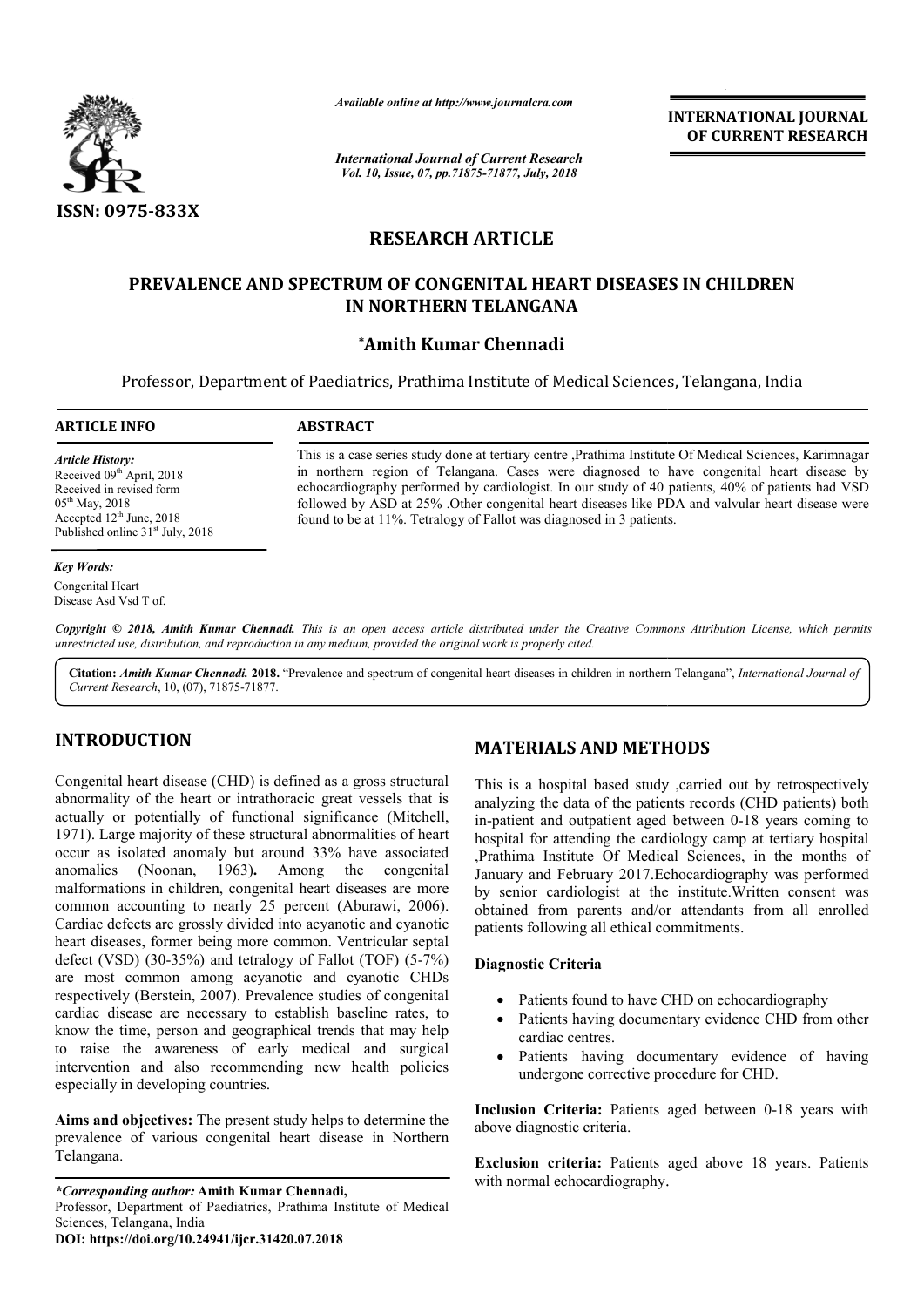### **RESULTS**

Table 1 shows results of echocardiography of 40 patients, with males being 24 (60%) and females 16 (40%). VSD has higher incidence  $(16/40)$ , of  $40\%$ , followed by ASD  $(10/40)$ 25%.Tetralogy of Fallot was diagnosed in 3 patients.Other congenital heart diseases like PDA and valvular diseases were diagnosed among 11 patients.

dead without receiving any medical attention and those babies with mild to moderate degree of CHD, having no symptoms. The diagnosis of CHD may pass unnoticed in 30% of infants during the 1st weeks of life (Abu-Harb, 1994). The magnitude of the CHD problem is largely unrecognized and underestimated. With timely intervention, medical or surgical, the prognosis and survival rates have improved in western countries.

#### **Table 1. Incidence In Our Study At Prathima Institute**

|               | <b>MALE</b> | <b>FEMALE</b> | <b>TOTAL</b> |  |
|---------------|-------------|---------------|--------------|--|
| ASD           |             |               | $\Omega$     |  |
| <b>VSD</b>    | 10          |               | 16           |  |
| <b>TOF</b>    |             |               |              |  |
| <b>OTHERS</b> |             |               |              |  |

|              | Shrestha (1982)<br>(Shrestha, 1980) | Vashishtha (1993)<br>(Vashishtha, 1993) | Thakur (1995)<br>Thakur et al., 195) | $AIIMS(1996)$ (Sharma et al.,<br>1996) |
|--------------|-------------------------------------|-----------------------------------------|--------------------------------------|----------------------------------------|
| ASD%         | 23                                  |                                         | 38                                   |                                        |
| $VSD\%$      | 30                                  | -4)                                     | 32                                   |                                        |
| TOF %        |                                     |                                         |                                      | 32                                     |
| OTHERS %     |                                     |                                         |                                      |                                        |
| <b>TOTAL</b> |                                     | 44                                      | 30                                   | 5000                                   |





# **DISCUSSION**

Several studies have been conducted among various age groups, particularly in neonatal and paediatricpopulation to analyse the prevalence of congenital heart diseases in many countries including India in past few decades and during this period a significant improvement in diagnosis of CHD was made by the introduction of echocardiography. Our study was limited to paediatric age group and so comprised all children up to age of 18 years, with CHD born in our hospital, referred from other hospitals, and those who attended to our hospital for the cardiology camp. The most frequent type of CHD was VSD, which is in accordance with other studies from rest of India (Kleigman, 2007), earlier study from the same region (Saxena, 2005), and rest of the world (Ashraf, 2009; Samánek, 1980; Jennifer, 2005). The frequency of the complex and rare types of CHDs was less when compared to the western data but similar to other Indian studies (Pai, 1974; Suresh et al., 1995). Several cases may not have come to our notice as ours is not a community based study .Some cases of CHD would have escaped diagnosis like, babies delivered at home and are

This should prompt more physicians in India to take up the challenge, it is important to determine the exact prevalence and case burden of CHD so that appropriate changes in health policies can be recommended (Vaidyanathan, 2005).

#### **Conclusion**

From our study we could state that Ventricular septal defects is more common followed by Atrial septal defects in congenital heart diseases in the northern region of telangana.

# **REFERENCES**

- Mitchell SC, Korones SB, Berendes HW. 1971. Congenital heart disease in 56,109 births. Incidence and natural history. *Circulation,* 43:323-32.
- Noonan JA, Ehmke DA. 1963. Associated non cardiac malformations in children with congenital heart disease. *J Pediatr.,* 36:83-84
- Aburawi EH. 2006. The burden of congenital heart disease in Libya. *Libyan J Med.,* 8;1:120-2.